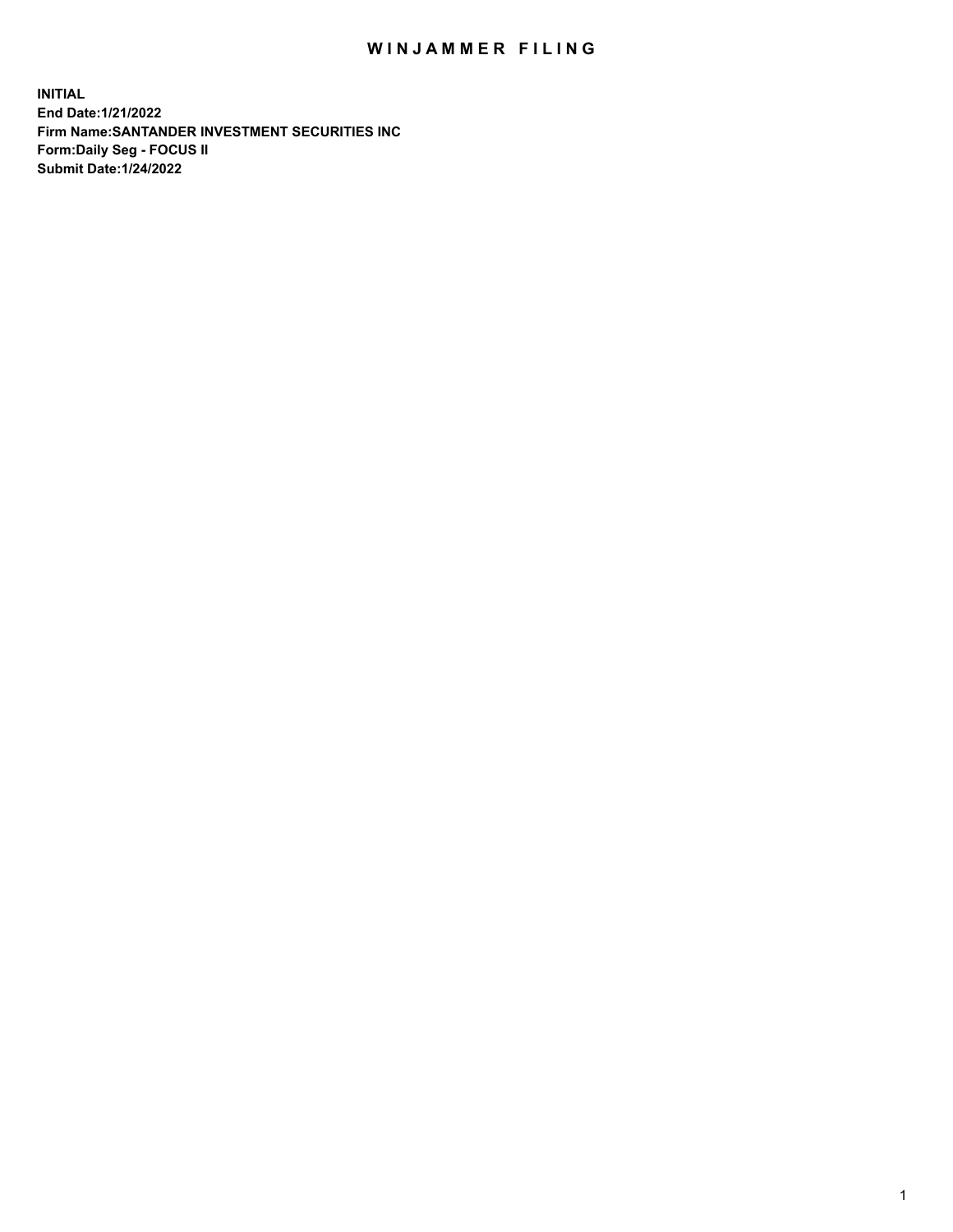**INITIAL End Date:1/21/2022 Firm Name:SANTANDER INVESTMENT SECURITIES INC Form:Daily Seg - FOCUS II Submit Date:1/24/2022 Daily Segregation - Cover Page**

Name of Company **SANTANDER INVESTMENT SECURITIES INC** Contact Name **Richard Ro** Contact Phone Number **(212) 350-3662** Contact Email Address **richard.ro@santander.us** FCM's Customer Segregated Funds Residual Interest Target (choose one): a. Minimum dollar amount: ; or **70,000,000** b. Minimum percentage of customer segregated funds required:% ; or **0** c. Dollar amount range between:and; or **0 0** d. Percentage range of customer segregated funds required between:% and%. **0 0** FCM's Customer Secured Amount Funds Residual Interest Target (choose one): a. Minimum dollar amount: ; or **0** b. Minimum percentage of customer secured funds required:% ; or **0** c. Dollar amount range between:and; or **0 0** d. Percentage range of customer secured funds required between:% and%. **0 0** FCM's Cleared Swaps Customer Collateral Residual Interest Target (choose one): a. Minimum dollar amount: ; or **0** b. Minimum percentage of cleared swaps customer collateral required:% ; or **0** c. Dollar amount range between:and; or **0 0**

d. Percentage range of cleared swaps customer collateral required between:% and%. **0 0**

Attach supporting documents CH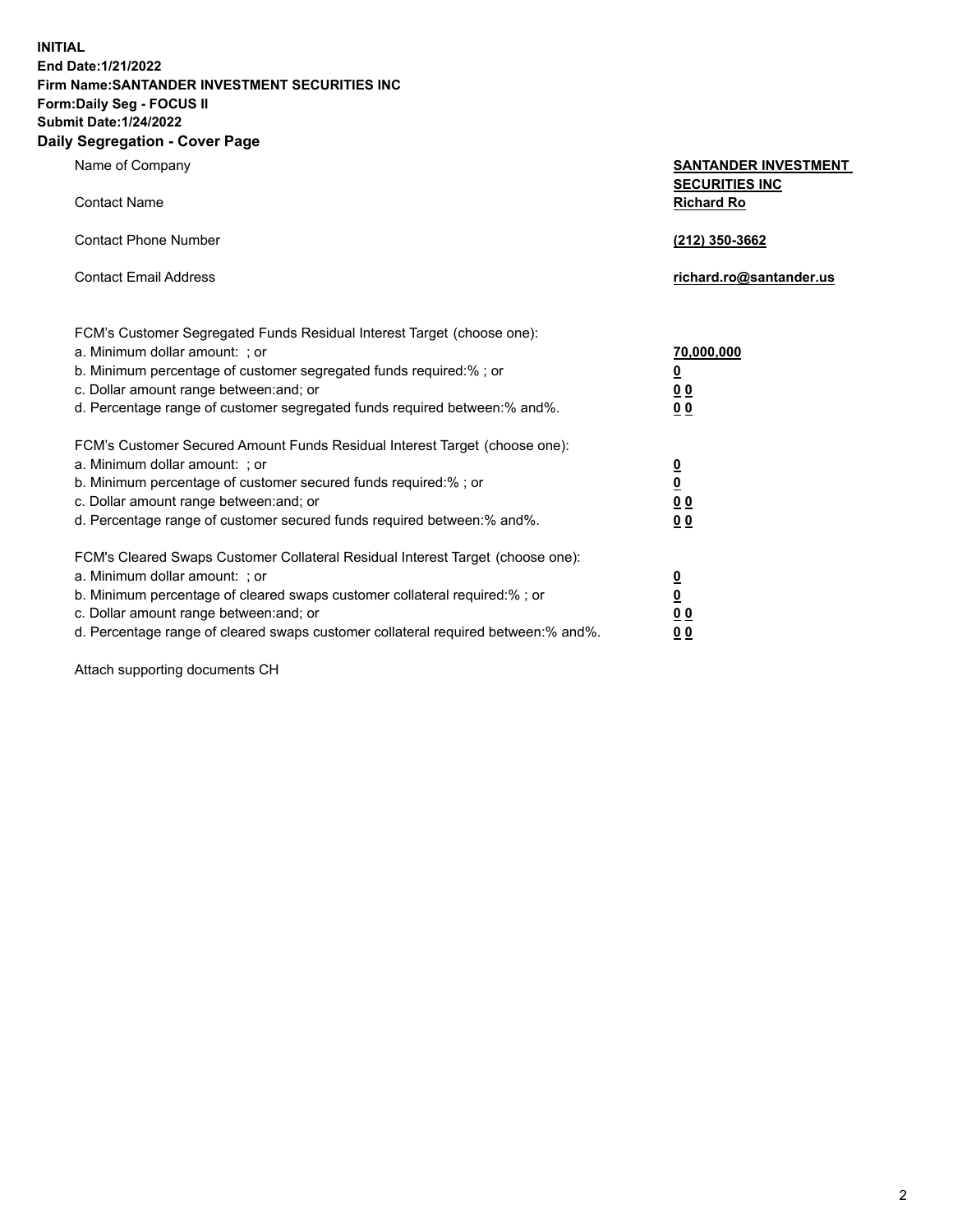## **INITIAL End Date:1/21/2022 Firm Name:SANTANDER INVESTMENT SECURITIES INC Form:Daily Seg - FOCUS II Submit Date:1/24/2022 Daily Segregation - Secured Amounts**

|     | Foreign Futures and Foreign Options Secured Amounts                                         |                   |
|-----|---------------------------------------------------------------------------------------------|-------------------|
|     | Amount required to be set aside pursuant to law, rule or regulation of a foreign            | $0$ [7305]        |
|     | government or a rule of a self-regulatory organization authorized thereunder                |                   |
| 1.  | Net ledger balance - Foreign Futures and Foreign Option Trading - All Customers             |                   |
|     | A. Cash                                                                                     | $0$ [7315]        |
|     | B. Securities (at market)                                                                   | $0$ [7317]        |
| 2.  | Net unrealized profit (loss) in open futures contracts traded on a foreign board of trade   | $0$ [7325]        |
| 3.  | Exchange traded options                                                                     |                   |
|     | a. Market value of open option contracts purchased on a foreign board of trade              | $0$ [7335]        |
|     | b. Market value of open contracts granted (sold) on a foreign board of trade                | $0$ [7337]        |
| 4.  | Net equity (deficit) (add lines 1. 2. and 3.)                                               | $0$ [7345]        |
| 5.  | Account liquidating to a deficit and account with a debit balances - gross amount           | $0$ [7351]        |
|     | Less: amount offset by customer owned securities                                            | 0 [7352] 0 [7354] |
| 6.  | Amount required to be set aside as the secured amount - Net Liquidating Equity              | $0$ [7355]        |
|     | Method (add lines 4 and 5)                                                                  |                   |
| 7.  | Greater of amount required to be set aside pursuant to foreign jurisdiction (above) or line | $0$ [7360]        |
|     | 6.                                                                                          |                   |
|     | FUNDS DEPOSITED IN SEPARATE REGULATION 30.7 ACCOUNTS                                        |                   |
| 1.  | Cash in banks                                                                               |                   |
|     | A. Banks located in the United States                                                       | $0$ [7500]        |
|     | B. Other banks qualified under Regulation 30.7                                              | 0 [7520] 0 [7530] |
| 2.  | Securities                                                                                  |                   |
|     | A. In safekeeping with banks located in the United States                                   | $0$ [7540]        |
|     | B. In safekeeping with other banks qualified under Regulation 30.7                          | 0 [7560] 0 [7570] |
| 3.  | Equities with registered futures commission merchants                                       |                   |
|     | A. Cash                                                                                     | $0$ [7580]        |
|     | <b>B.</b> Securities                                                                        | $0$ [7590]        |
|     | C. Unrealized gain (loss) on open futures contracts                                         | $0$ [7600]        |
|     | D. Value of long option contracts                                                           | $0$ [7610]        |
|     | E. Value of short option contracts                                                          | 0 [7615] 0 [7620] |
| 4.  | Amounts held by clearing organizations of foreign boards of trade                           |                   |
|     | A. Cash                                                                                     | $0$ [7640]        |
|     | <b>B.</b> Securities                                                                        | $0$ [7650]        |
|     | C. Amount due to (from) clearing organization - daily variation                             | $0$ [7660]        |
|     | D. Value of long option contracts                                                           | $0$ [7670]        |
|     | E. Value of short option contracts                                                          | 0 [7675] 0 [7680] |
| 5.  | Amounts held by members of foreign boards of trade                                          |                   |
|     | A. Cash                                                                                     | $0$ [7700]        |
|     | <b>B.</b> Securities                                                                        | $0$ [7710]        |
|     | C. Unrealized gain (loss) on open futures contracts                                         | $0$ [7720]        |
|     | D. Value of long option contracts                                                           | $0$ [7730]        |
|     | E. Value of short option contracts                                                          | 0 [7735] 0 [7740] |
| 6.  | Amounts with other depositories designated by a foreign board of trade                      | $0$ [7760]        |
| 7.  | Segregated funds on hand                                                                    | $0$ [7765]        |
| 8.  | Total funds in separate section 30.7 accounts                                               | $0$ [7770]        |
| 9.  | Excess (deficiency) Set Aside for Secured Amount (subtract line 7 Secured Statement         | $0$ [7380]        |
|     | Page 1 from Line 8)                                                                         |                   |
| 10. | Management Target Amount for Excess funds in separate section 30.7 accounts                 | $0$ [7780]        |
| 11. | Excess (deficiency) funds in separate 30.7 accounts over (under) Management Target          | $0$ [7785]        |
|     |                                                                                             |                   |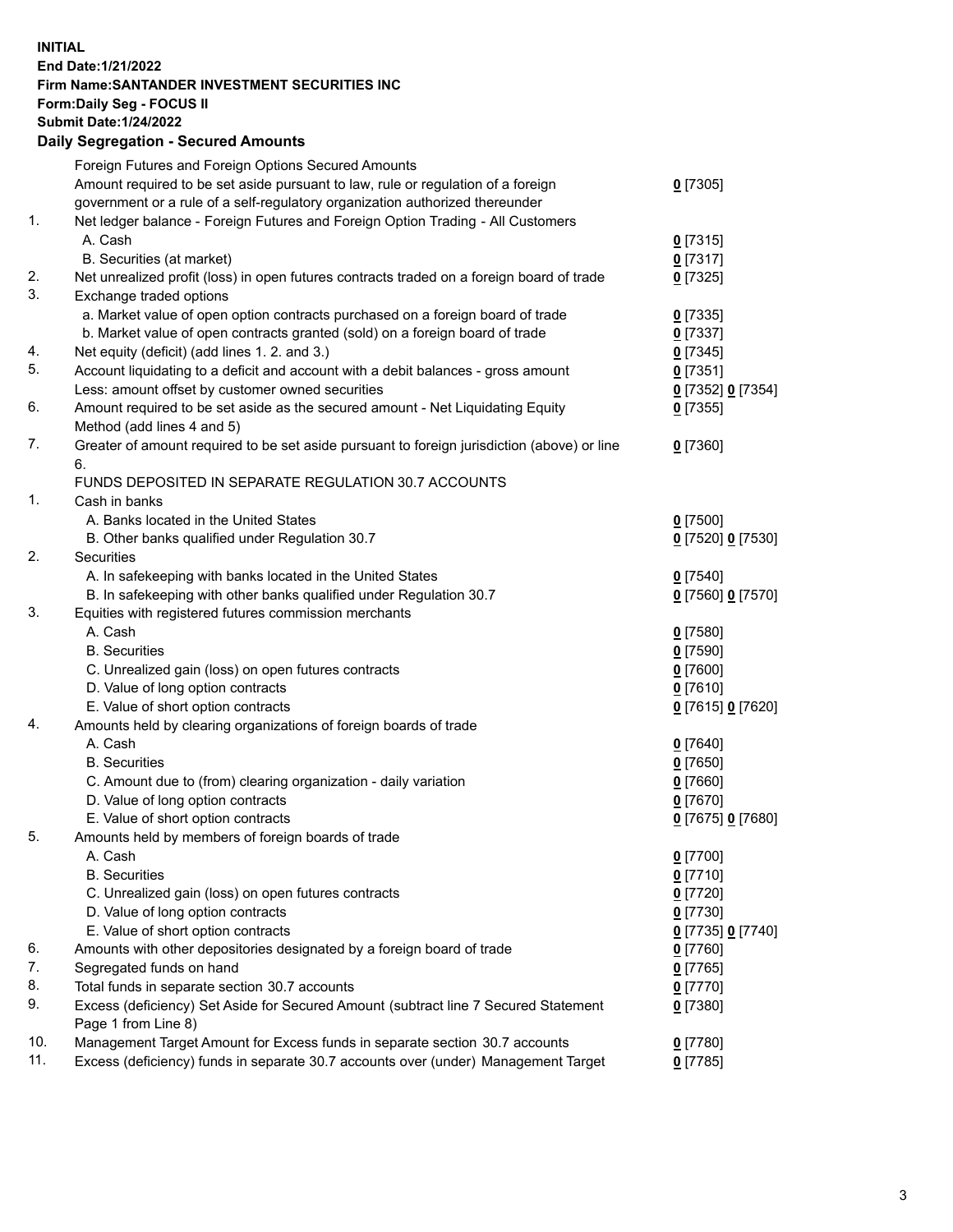| <b>INITIAL</b>                            |                                                                                     |                       |  |  |  |
|-------------------------------------------|-------------------------------------------------------------------------------------|-----------------------|--|--|--|
|                                           | End Date: 1/21/2022                                                                 |                       |  |  |  |
|                                           | <b>Firm Name: SANTANDER INVESTMENT SECURITIES INC</b>                               |                       |  |  |  |
|                                           | Form: Daily Seg - FOCUS II                                                          |                       |  |  |  |
|                                           | <b>Submit Date: 1/24/2022</b>                                                       |                       |  |  |  |
| Daily Segregation - Segregation Statement |                                                                                     |                       |  |  |  |
|                                           | SEGREGATION REQUIREMENTS(Section 4d(2) of the CEAct)                                |                       |  |  |  |
| 1.                                        | Net ledger balance                                                                  |                       |  |  |  |
|                                           | A. Cash                                                                             | 2,418,712,998 [7010]  |  |  |  |
|                                           | B. Securities (at market)                                                           | $0$ [7020]            |  |  |  |
| 2.                                        | Net unrealized profit (loss) in open futures contracts traded on a contract market  | $-340,206,124$ [7030] |  |  |  |
| 3.                                        | Exchange traded options                                                             |                       |  |  |  |
|                                           | A. Add market value of open option contracts purchased on a contract market         | 95,660,854 [7032]     |  |  |  |
|                                           | B. Deduct market value of open option contracts granted (sold) on a contract market | -37,512,468 [7033]    |  |  |  |
| 4.                                        | Net equity (deficit) (add lines 1, 2 and 3)                                         | 2,136,655,260 [7040]  |  |  |  |
| 5.                                        | Accounts liquidating to a deficit and accounts with                                 |                       |  |  |  |
|                                           | debit balances - gross amount                                                       | $0$ [7045]            |  |  |  |
|                                           | Less: amount offset by customer securities                                          | 0 [7047] 0 [7050]     |  |  |  |
| 6.                                        | Amount required to be segregated (add lines 4 and 5)                                | 2,136,655,260 [7060]  |  |  |  |
|                                           | FUNDS IN SEGREGATED ACCOUNTS                                                        |                       |  |  |  |
| 7.                                        | Deposited in segregated funds bank accounts                                         |                       |  |  |  |
|                                           | A. Cash                                                                             | 225,243,466 [7070]    |  |  |  |
|                                           | B. Securities representing investments of customers' funds (at market)              | $0$ [7080]            |  |  |  |
|                                           | C. Securities held for particular customers or option customers in lieu of cash (at | $0$ [7090]            |  |  |  |
|                                           | market)                                                                             |                       |  |  |  |
| 8.                                        | Margins on deposit with derivatives clearing organizations of contract markets      |                       |  |  |  |
|                                           | A. Cash                                                                             | 2,045,186,135 [7100]  |  |  |  |
|                                           | B. Securities representing investments of customers' funds (at market)              | $0$ [7110]            |  |  |  |
|                                           | C. Securities held for particular customers or option customers in lieu of cash (at | $0$ [7120]            |  |  |  |
| 9.                                        | market)                                                                             |                       |  |  |  |
| 10.                                       | Net settlement from (to) derivatives clearing organizations of contract markets     | -119,019,945 [7130]   |  |  |  |
|                                           | Exchange traded options<br>A. Value of open long option contracts                   | 95,660,854 [7132]     |  |  |  |
|                                           | B. Value of open short option contracts                                             | -37,512,468 [7133]    |  |  |  |
| 11.                                       | Net equities with other FCMs                                                        |                       |  |  |  |
|                                           | A. Net liquidating equity                                                           | $0$ [7140]            |  |  |  |
|                                           | B. Securities representing investments of customers' funds (at market)              | $0$ [7160]            |  |  |  |
|                                           | C. Securities held for particular customers or option customers in lieu of cash (at | $0$ [7170]            |  |  |  |
|                                           | market)                                                                             |                       |  |  |  |
| 12.                                       | Segregated funds on hand                                                            | $0$ [7150]            |  |  |  |
| 13.                                       | Total amount in segregation (add lines 7 through 12)                                | 2,209,558,042 [7180]  |  |  |  |
| 14.                                       | Excess (deficiency) funds in segregation (subtract line 6 from line 13)             | 72,902,782 [7190]     |  |  |  |
| 15.                                       | Management Target Amount for Excess funds in segregation                            | 70,000,000 [7194]     |  |  |  |
| 16.                                       | Excess (deficiency) funds in segregation over (under) Management Target Amount      | 2,902,782 [7198]      |  |  |  |
|                                           | <b>Excess</b>                                                                       |                       |  |  |  |